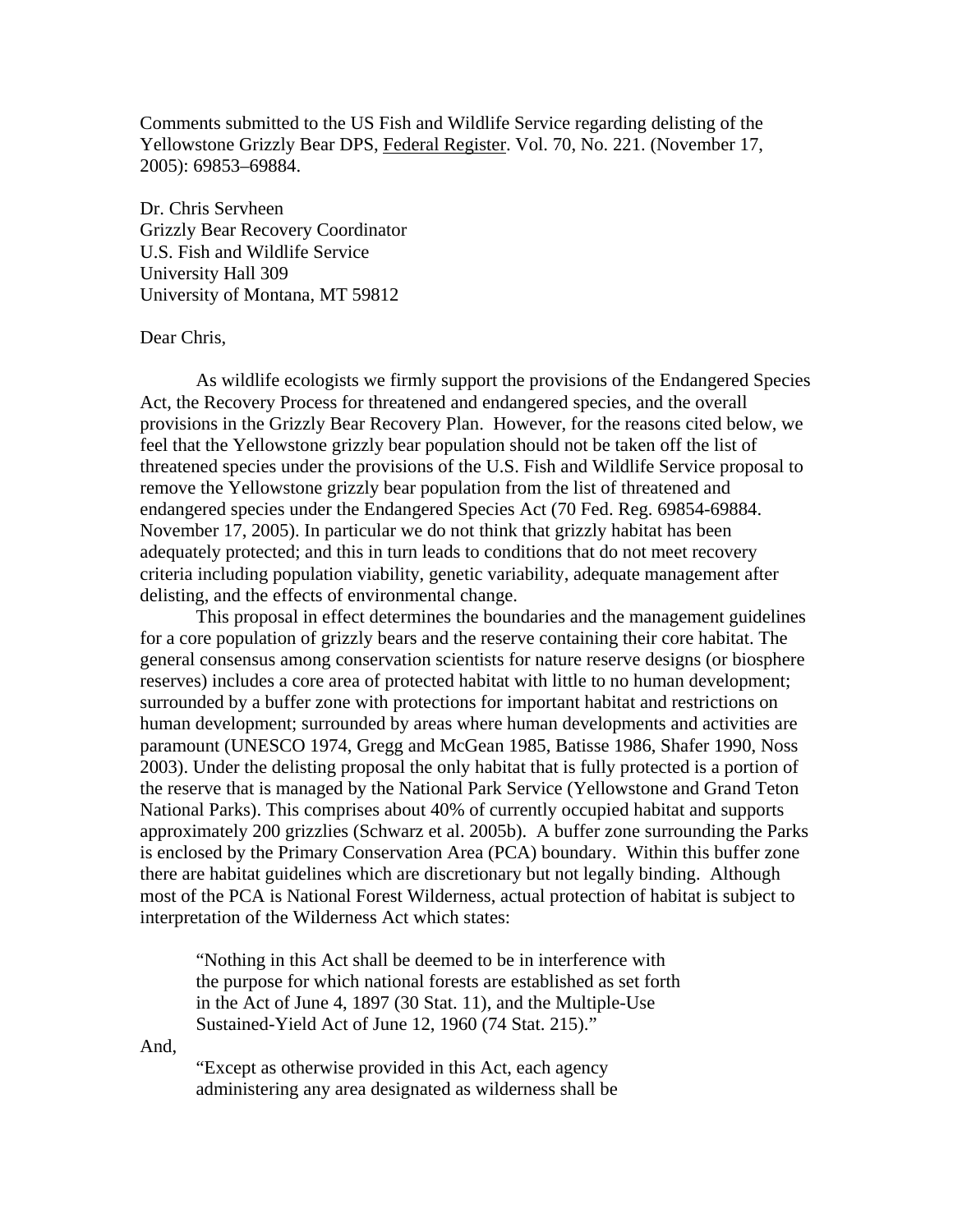responsible for preserving the wilderness character of the area and shall so administer such area for such other purposes for which it may have been established as also to preserve its wilderness character. Except as otherwise provided in this Act, wilderness areas shall be devoted to the public purposes of recreational, scenic, scientific, educational, conservation, and historical use." (Section 4(a). Wilderness Act 1964)

The primary management goal for wilderness is the preservation of the wilderness character. However, other permitted uses of the federal land from which the wilderness area was withdrawn may continue if they do not interfere with the preservation of wilderness character. Road building and timber cutting have generally not been permitted in national forest wilderness, but hunting, fishing, and other types of nonmotorized and non-mechanized recreation have been. Grazing of livestock under federal leases has also been permitted.

Within the PCA buffer zone management of the grizzly bear would return to the three states of Idaho, Montana, and Wyoming, which have announced their intention to resume grizzly bear hunting. Federal land management agencies such as the U.S. Forest Service would retain a major role in management of grizzly bear habitat. Guidelines for restricting road building and development would continue on federal lands within the PCA. The PCA contains about 66% of currently occupied range and about 86% of the current population of grizzly bears within the DPS (Schwartz et al. 2002, 2005b).

By limiting road and development restrictions to the PCA, the proposed rule in effect asserts that this portion of the DPS constitutes a reserve of adequate size to maintain a self-sustaining population of grizzly bears in perpetuity with no significant risk of extinction, and that this criterion meets standards for recovery under the ESA. By leaving such restrictions non-binding, the proposed rule relies on the good will of upper level US Forest Service officers and their appointed political supervisors. In effect, the proposed rule relies on good luck (in respect to stochastic events) and good will (in respect to deterministic events).

Beyond the PCA buffer zone the proposed rule effectively creates a secondary zone where grizzlies will be managed at lower densities by the States or prohibited completely even though these are primarily Federal lands containing a large amount of suitable grizzly habitat. This is not a reserve design sufficient to accommodate the stochastic and deterministic changes in habitat and carrying capacity anticipated in the future. We repeat: the effective core of this reserve will guarantee habitat for only about 200 grizzlies under current conditions. These conditions are likely to deteriorate as discussed further in this document.

Other accepted recommendations for nature reserves (Hunter M.L. et al.1988) are:

"2. Nature reserves should contain a range of environments to allow organisms to adjust to long-term environmental change. Peters and Darling (1985) expressed a similar idea in pointing put that reserve designs should anticipate predicted changes in regional temperatures and moisture conditions resulting form carbon-dioxide-induced climate changes and consequent shifts in latitudinal and altitudinal distributions of organisms.

3. Nature reserves should be connected as much as possible by large-scale (continental) corridors that would allow species to change their geographic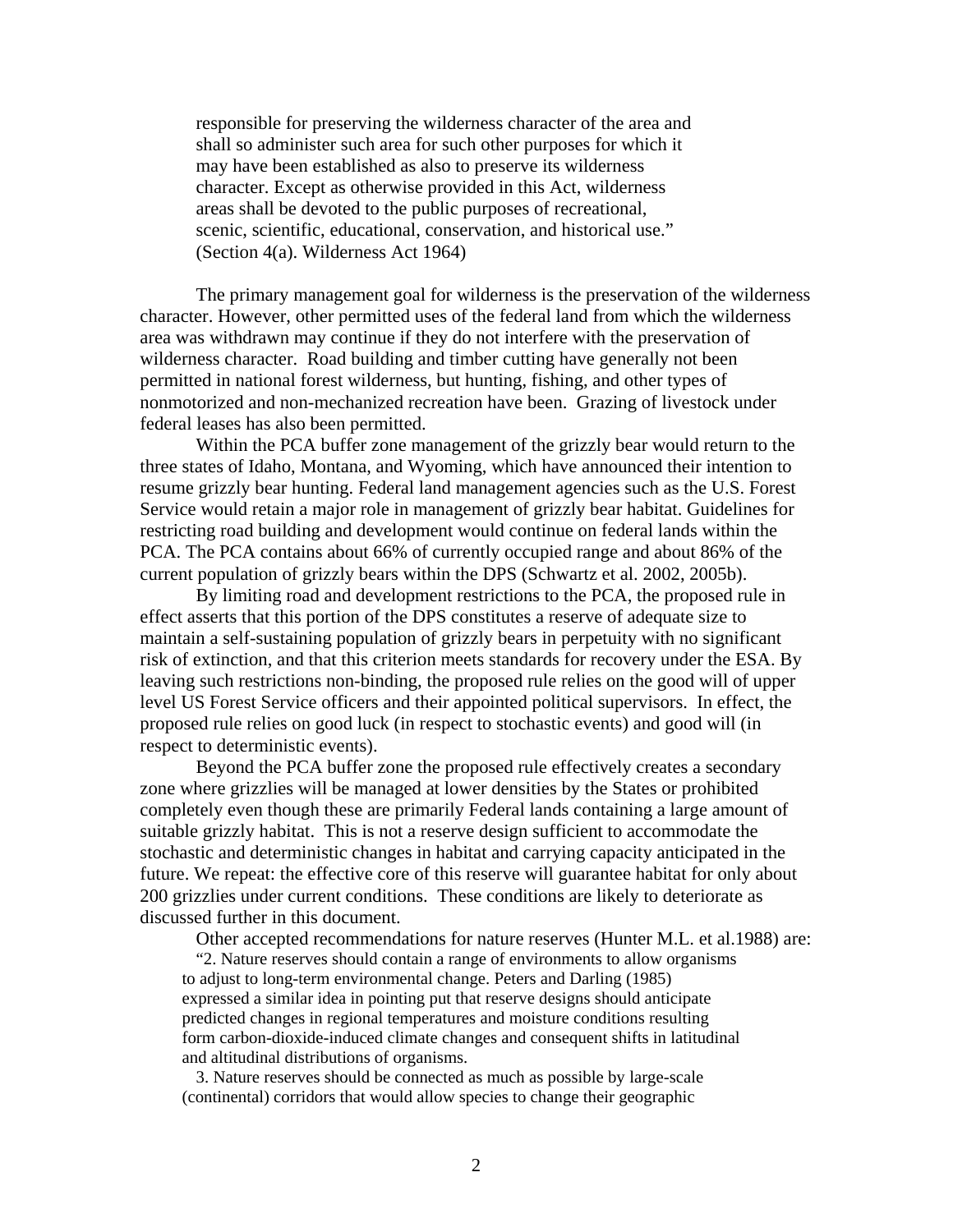distribution in response to climatic changes. The need for habitat corridors to allow organisms to move among nature reserves, thus maintaining gene flow and minimizing local extinction events, has been extensively discussed (Noss & Harris 1986; Simberloff & Cox 1987; Noss 1987). However, the need for bands of suitable habitat along which organisms can shift their geographic distribution is obvious only from a long term perspective . Ideally, there would be wide, almost unbroken, stretches of undisturbed ecosystems running north-south to allow for latitudinal range shifts in response to temperature changes, and eastwest to allow for longitudinal shifts in moisture patterns. "

Although these guidelines address considerations of many species rather than just one, and are not required by a strict reading of the grizzly recover criteria: they hold true for long term persistence and should be a part of the overall recovery strategy. Connectivity is essential. "The future of grizzly bear persistent in southwest Canada and northwest USA is likely dependent on management actions that promote and ensure meta-population function" (Proctor et al. 2005).

We offer recommendations that we feel would provide an adequate basis for delisting based upon our research and experience. In brief we feel that the PCA should be designated as the *protected* core of a Greater Yellowstone Reserve and that the rest of the Ecosystem be managed as a buffer zone. If these conditions were met, the Greater Yellowstone Ecosystem would encompass a nature reserve that would be sufficient to allow a core population of grizzly bears to persist for several hundred years under careful management. The map data presented below, and metadata, are available on the Y2Ydata library at [http://y2ydata.msu.montana.edu/.](http://y2ydata.msu.montana.edu/)

For the sake of brevity we have condensed our arguments countering the delisting proposal in the concluding section of this document: many of them have also been argued in additional detail in the submissions presented by the North American Chapter of the Society For Conservation Biology, The Yellowstone to Yukon Conservation Initiative, The Natural Resources Defense Council, Defenders of Wildlife, and EarthJustice.

### **AN ADEQUATE BASIS FOR DE-LISTING**

The Craighead Environmental Research Institute has refined a habitat suitability model, based upon expert opinion, which is as accurate as other models including the cumulative effects model or CEM (Olenicki and Craighead 2005a, 2005b, Craighead et al. *in prep* 2006). The CEM has not been applied outside of the Primary Conservation Area (PCA) and the IGBC is therefore unable to assess the relative importance of other habitat by relying on this model. To ensure their long-term survival we need to maintain habitat where bears can live in large enough areas to meet their needs. The map in Figure 1 defines habitat considered acceptable for grizzly bears. Areas in purple on this map are considered "core areas", contiguous areas at least 50 km<sup>2</sup> in size of the highest quality habitat. This is the size of an average female home range in the GYE. As these model results indicate there are large areas of suitable habitat and in fact, there is more suitable habitat outside the PCA than inside. In addition many other areas consist of small patches that could not actually support a bear or patches that are distant from existing populations. To fully occupy the best habitat, grizzlies need "connectivity habitat" or "linkage habitat" that will allow them to move between the secure 'cores'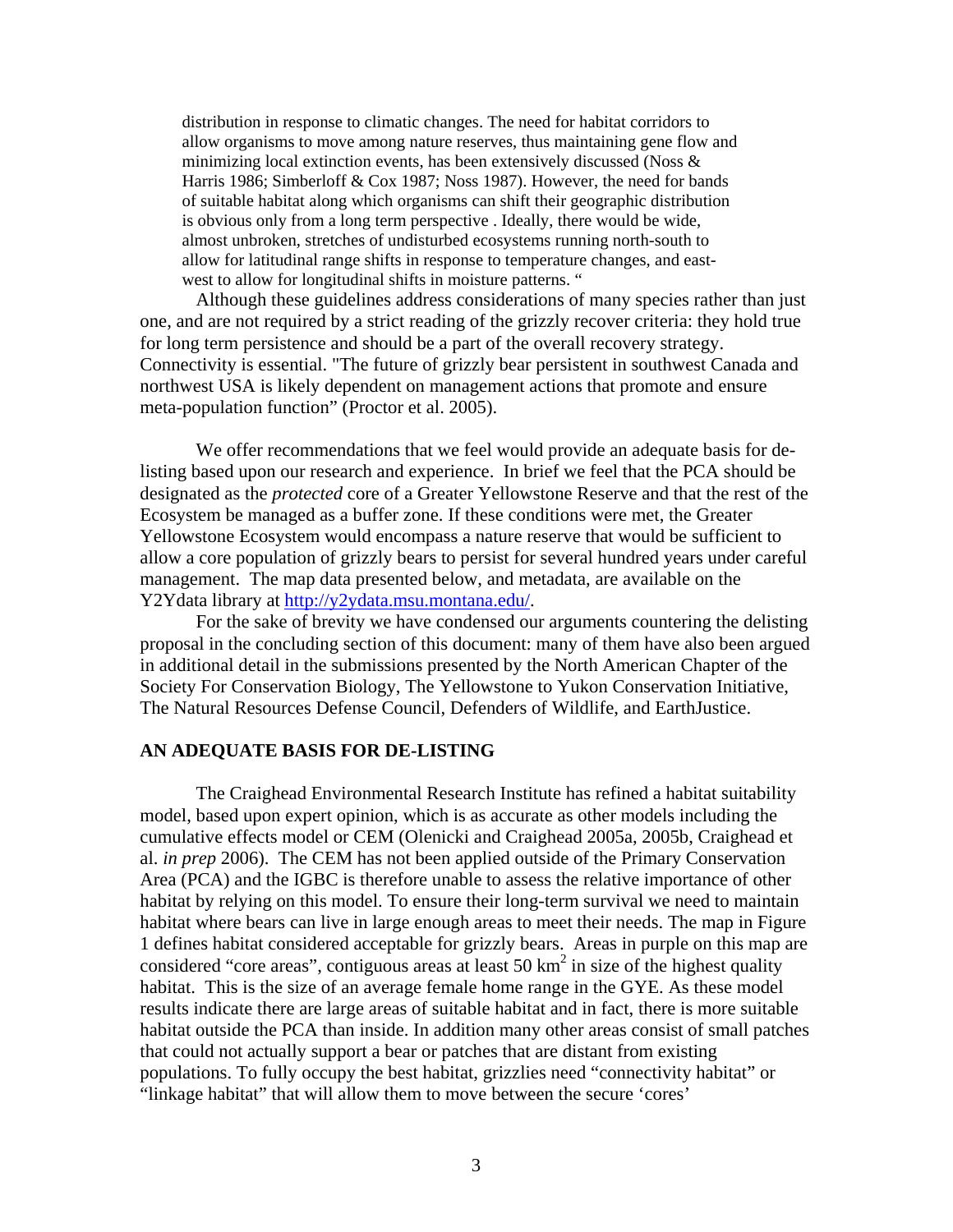



To identify connectivity habitat we used the habitat suitability cost surface (above) and determined the optimal path (least-cost-path) between adjacent core areas: the shortest distance through the best habitat. Areas in red on this map in Figure 2 represent larger core areas >250 km2. These are the largest contiguous areas in purple from Figure 1. Using these core areas as a basis, we defined "functional connectivity" between them (brown shading). These are areas animals could potentially move through, according to our expert opinion, based on distance from major cores and habitat variables (including human developments and activities). Light areas represent easy movement, darker areas more difficult, with the boundary representing the greatest distance a bear would likely disperse based on our criteria.

Figure 2. Connectivity habitat for grizzly bears.

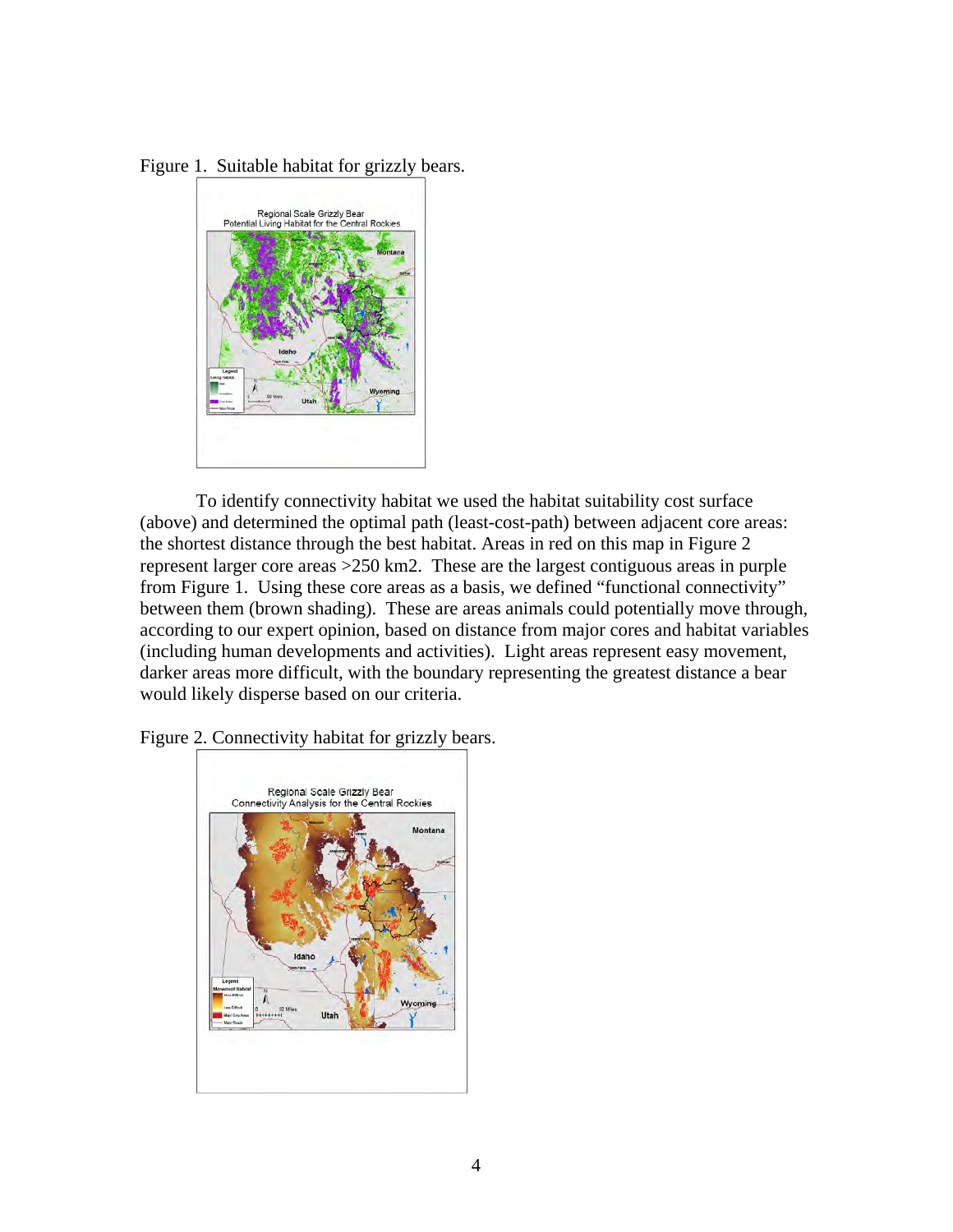An overall picture of the current condition of grizzly bear core and movement habitat is shown in Figure 3. This map combines the models used to produce Figures 1 and 2. Because of the distances between the large core areas, some connectivity habitat does not show up even though there are smaller core areas and acceptable habitat between them. We are currently mapping many areas at this finer scale using smaller cores; in this map we have indicated two areas as 'special inclusions' where there is connectivity at a finer scale. Overall, this map shows areas where it is biologically possible for bears to survive and travel in regions adjacent to the Yellowstone population.



Figure 3. Core and connectivity habitat for grizzly bears.

 These modeling analyses provide the basis for a Reserve Design that we feel would be adequate to ensure the recovery of the Yellowstone grizzly bear population and allow delisting to occur. A simplified version of this design is shown in Figure 4. Under this alternative proposal we feel that the current PCA should be protected as "Core" habitat with a "Buffer Zone" immediately around the Core that encompasses suitable habitat in Wyoming, Montana, and Idaho. The core area should be given full habitat protection equivalent to a National Park. Grizzlies within the core should be given protection from hunting equivalent to their status in a National Park. These necessary steps will safeguard a population core of roughly 500 bears under current conditions: a minimum number necessary for short-term viability. Such protections are well within the range of possibility: for instance the Interagency Grizzly Bear Committee could petition the US Congress for legal protection for the PCA as a necessary precondition for delisting. The Grizzly Bear Recovery Plan in fact states: "Federal and State regulations should be periodically revised to ensure regulatory adequacy. The Coordinator should initiate revision of Federal regulations through the Federal Resister and Code of Federal regulations " (USFWS 1993).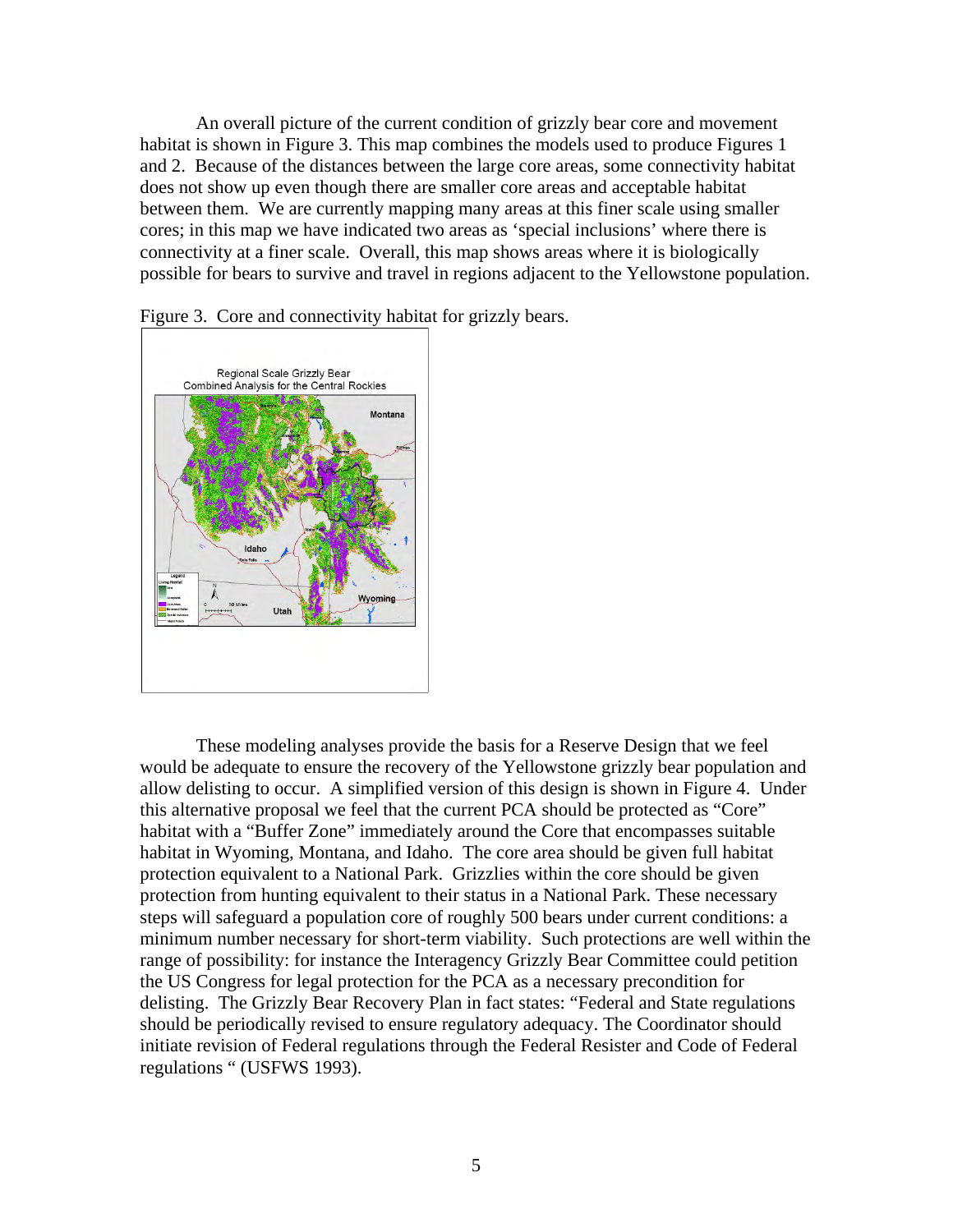Figure 4. A simplified map of a proposed reserve design.



- The protected Core should provide refuge for at least a minimum viable population. There should be no human-caused loss of habit or unnecessary mortality to ensure that the core population can persist; and these conditions should be guaranteed by law. The grizzly bear population is the primary resource.
- The semi-protected Buffer Zone should provide enough habitat and security to buffer the core population against environmental, demographic, and genetic stochasticity. Other resource uses must be balanced carefully against these needs.
- Beyond the Buffer Zone other resource uses have primacy and grizzly occupancy will be mostly discouraged except for 'movement corridors' or connectivity habitat where transient animals will be tolerated and encouraged. Attractants and mortality sinks will be managed against.
- The Greater Yellowstone Ecosystem grizzly population should be managed as a part of a greater US Rocky Mountain Grizzly Bear Metapopulation: core protected habitat should be maintained for 3 major population centers as depicted in Figure 5.
- These boundaries are approximate, and should be determined by the appropriate agencies, but should include most of the identified core habitat larger than 50  $km^2$ .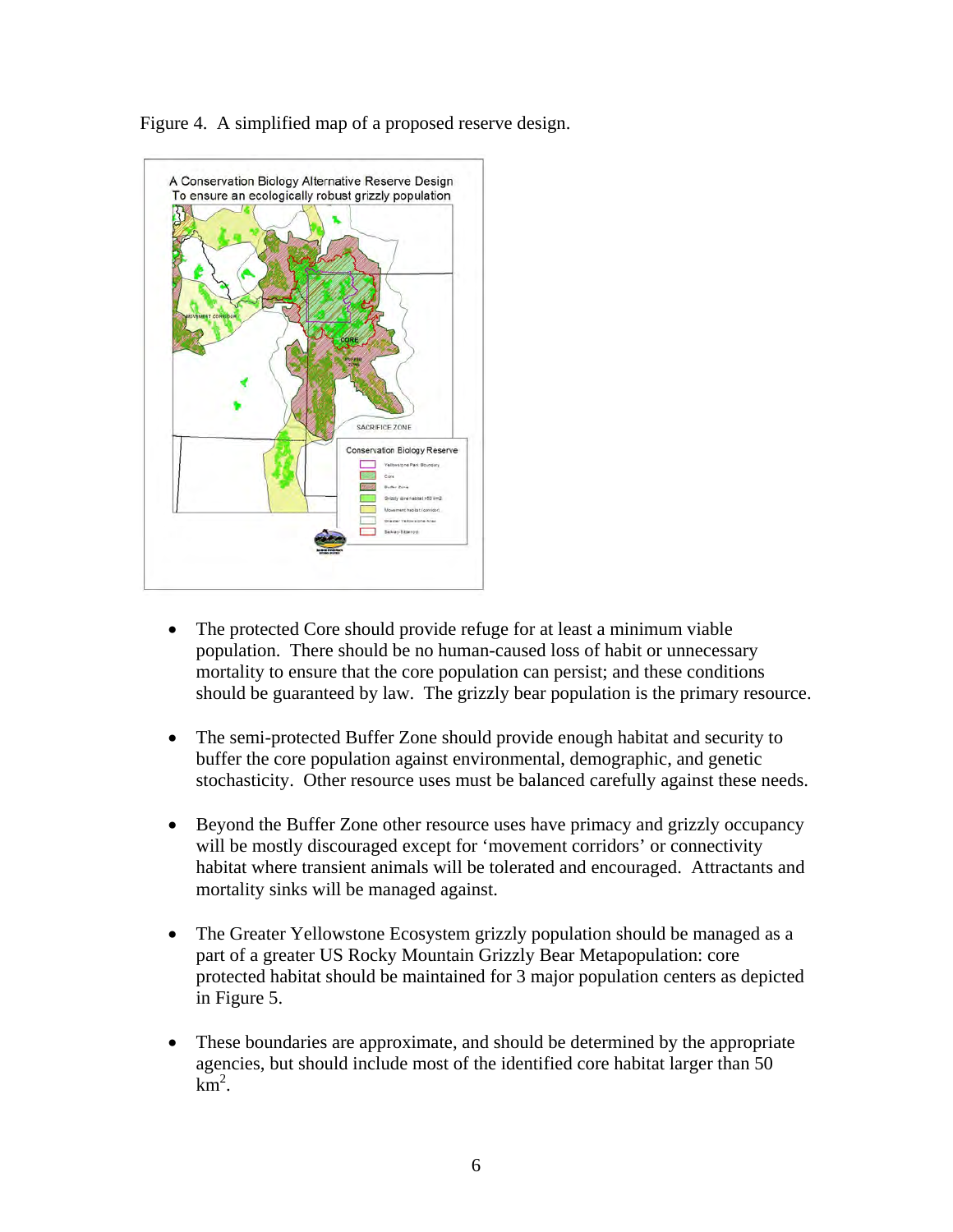Figure 5. A simplified map of the grizzly bear metapopulation reserve design.



In conclusion, we recommend that the following conditions be met in order to remove the Yellowstone grizzly population from the list of threatened species under the ESA:

1) The US Forest Service must guarantee habitat protection for all grizzly habitat on Forest lands within the PCA (recovery Zone): either the Forest Service or the IGBC should ask Congress to give all public lands in the PCA permanent legal habitat protection, or ask that they be added to Yellowstone and Teton National Parks.

2) The USFS will manage all actual and potential grizzly habitat outside of the PCA as it is currently proposed to be managed inside the PCA; with limited habitat alteration and no increase in road access. The States of Wyoming, Idaho, Montana, Utah, and Washington will similarly manage State lands containing suitable grizzly habitat.

 3) The States of MT, WY, and ID will prohibit sport hunting within the PCA; and will carefully manage hunting outside the PCA so that it will not limit dispersal into any and all suitable habitat on public lands.

4) All land management agencies with jurisdiction in this region will manage for biodiversity and encourage grizzly bear dispersal into all areas identified as movement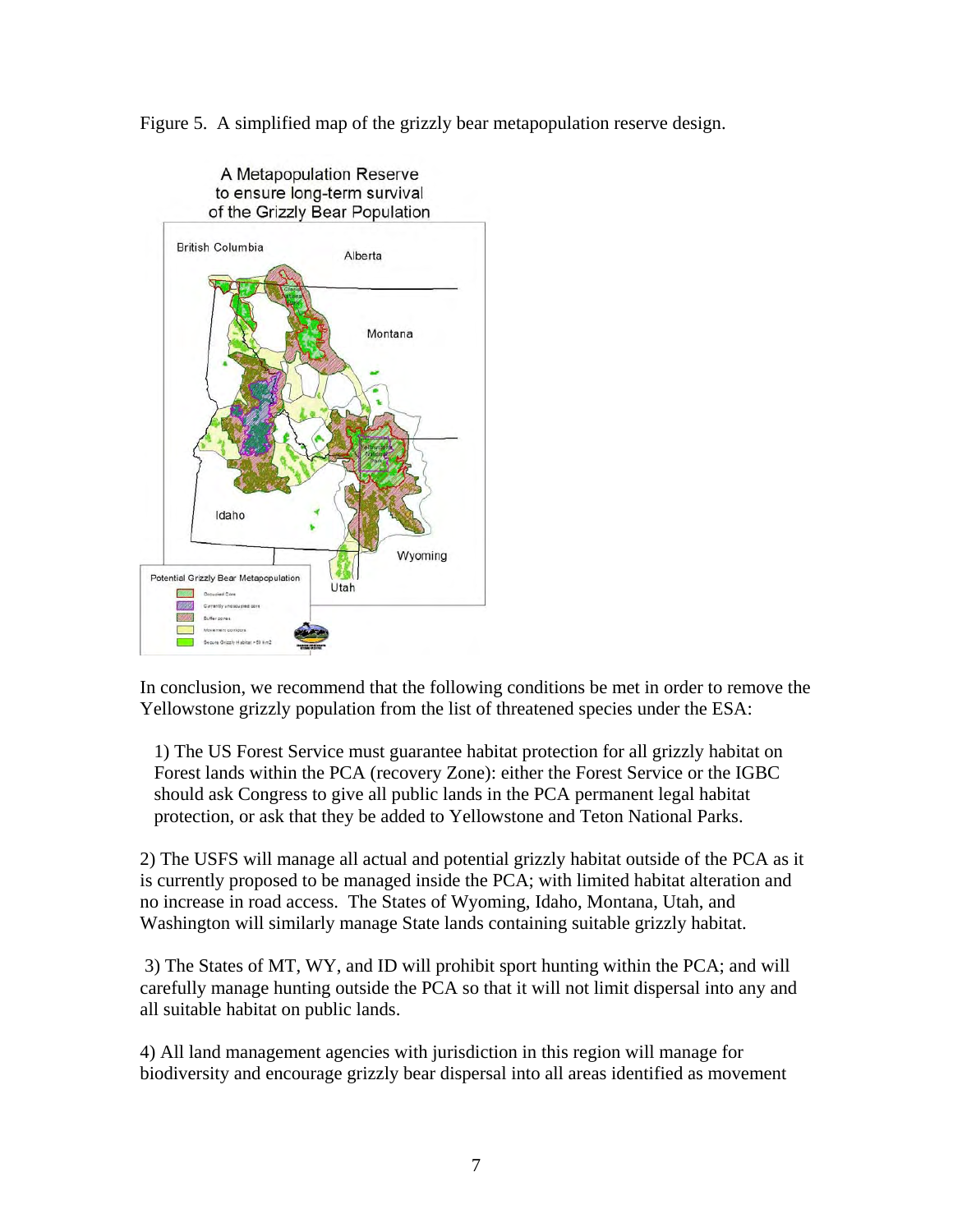habitat and encourage recolonization and/or augmentation into identified core habitat in Central Idaho and Utah.

5) The US Fish and Wildlife Service will re-instate the Selway-Bitterroot grizzly bear reintroduction that was cancelled for political reasons.

# **INADEQUACIES OF THE CURRENT DE-LISTING PROPOSAL**

# 1) INADEQUATE CONSIDERATION OF LONG-TERM THREATS

# a. Threats to habitat and food resources

The rule does not adequately consider long-term threats to the Yellowstone population, and insights from conservation science on how to craft recovery goals to address such threats. Although some simplistic population viability analyses (PVA) predict low extinction risk for the Yellowstone population, these PVAs ignore likely future declines in habitat quality due to 1) land-use trends such as exurban development and road-building that permanently remove suitable habitat, and 2) long-term declines in food resources within otherwise protected habitat.

 The GYE has one of the highest human population growth rates in the U.S., due in part to immigration of people attracted by the region's scenic and recreational values. This has stimulated widespread development of biologically-important habitat, such as riparian areas, and impacted recovery of the grizzly bear. Resource extraction activities such as oil and gas development and logging also continue to degrade potential habitat, primarily through building of new roads.

 Although grizzly bears have widely varied diets, in Yellowstone they feed heavily on four key foods: whitebark pine, Yellowstone cutthroat trout, Army cutworm moths, and ungulates. Whitebark pine is declining in many portions of the Yellowstone area due to mountain pine beetles, white pine blister rust, and global warming. Yellowstone cutthroat trout have been reduced due to the introduction of lake trout in Yellowstone Lake. Army cutworm moths may suffer declines due to climate change or control of the larvae by pesticides in alfalfa and wheat fields.

# b. Loss of genetic variability

An isolated population of 600 bears requires gene flow from other populations to maintain and increase genetic variability. Current estimates of the genetic effective population size (Ne) of the Yellowstone population range from only 13-65 (Paetkau et al. 1998) to slightly over 100 (Miller and Waits 2003), well below the level of 500-5000 recommended for preventing genetic impoverishment. The retained genetic heterozygosity is estimated at 75% which is less than zoos manage for and the inbreeding coefficient of grizzly bears in the Yellowstone population is estimated at 0.125 (Gilpin, pers. comm.. 2006): this is what one would get from a marriage of first cousins. The proposed rule relies on genetic augmentation through importation of bears from other populations to avoid viability risks (e.g., inbreeding depression) associated with small populations.

While this method has been examined theoretically (Miller and Waits 2003), the modeling exercise was based on the genetic variability within the NCDE remaining at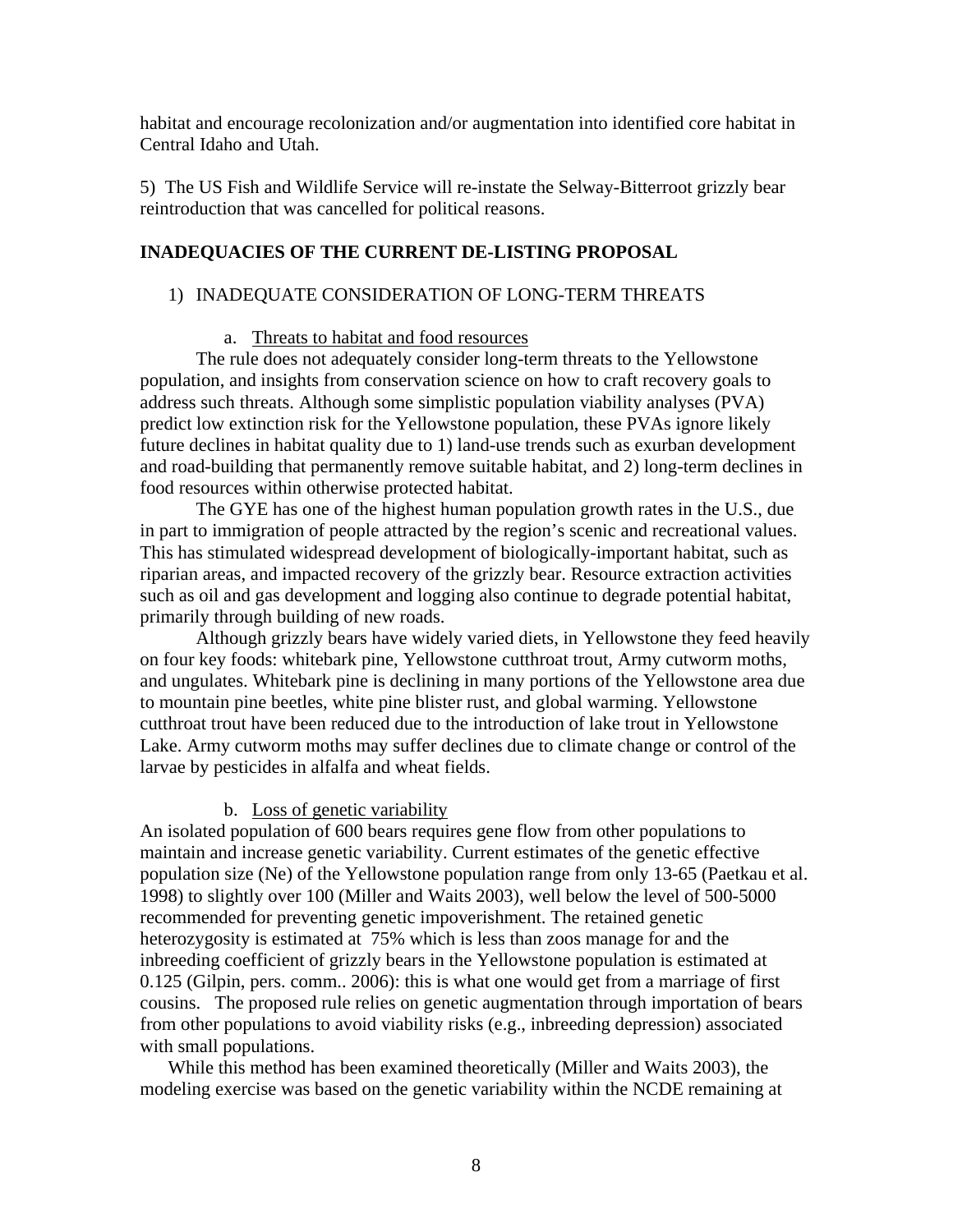current levels – which is not at all certain given current and future pressures on that region. Further, the success rate of translocations is uncertain into habitat that is already fully occupied by grizzlies. Of 4 females translocated into the Cabinet-Yaak ecosytem from 1990-1994, there is evidence of only one successfully breeding (Kasworm et al. 2004). Although her offspring may yet survive and breed, this evidence suggests that it may be necessary to translocate 8 or more female bears per generation in order to have 1- 2 successful transplants. Current recommendations for the Cabinets are to introduce 12 females into the Cabinet mountains and 20 bears each into the Canadian Purcell-Yaak and South Selkirk populations in a generation (Proctor et al. 2004) and the authors warn that it may take more that that to achieve the net gains predicted by their models. It should be even more difficult for a translocated bear to become established and breed in the Yellowstone population which current demographic and population expansion data (Schwartz et al. 2005) indicate is currently at or near carrying capacity where competition will be greater than in the Cabinets.

We believe the solution to maintaining genetic diversity in the Yellowstone population lies not in agency-engineered translocation but rather includes: 1) the establishment of a grizzly bear population in central Idaho, and 2) restoration and enhanced occupancy of the connective habitat between Yellowstone and central Idaho, and between Yellowstone and the NCDE. We disagree with the USFWS opinion that cancellation of the proposed reintroduction efforts in the Selway-Bitterroot recovery area makes connectivity issues irrelevant (70 FR 69864).

### 2) INADEQUATE REGULATORY MECHANISMS BY STATE FISH AND WILDLIFE AGENCIES AND FEDERAL AGENCIES

The rule relies on guidelines for habitat protection and management by federal (US Forest Service) and state (fish and wildlife) agencies. However, these regulations are largely discretionary and thus do not currently offer the guarantees of long-term protection of habitat and management of hunting that are required to delist a population under the ESA. Both Wyoming and Idaho have made *a priori* decisions to prevent the re-occupation of historic range should grizzlies disperse to those regions (Moody et al. 2005, Orme et al. 2002).

#### 3) MISAPPLICATION OF DPS POLICY

The rule misapplies policy regarding Distinct Population Segments (DPS), in that it does not consider the effect of delisting the Yellowstone population on rangewide recovery of the species. Modern conservation science endorses the conclusion that recovery goals should consider not only short-term persistence of a population but also its long-term viability, genetic and evolutionary potential, and ecosystem role.

The proposed rule's minimal definition of suitable habitat within the GYE and generally non-precautionary strategy toward threats to viability essentially guarantee that, even if the GYE population itself remains viable, no grizzly bears will disperse to adjacent areas outside the DPS. Delisting within the GYE may therefore preclude recovery in adjacent regions. As the DPS policy states, "loss of an interstitial population could well have consequences for gene flow and demographic stability of a species as a whole." Rather than consider Yellowstone delisting as part of a broader strategy for recovery, the current proposal seeks to prematurely downgrade protection for the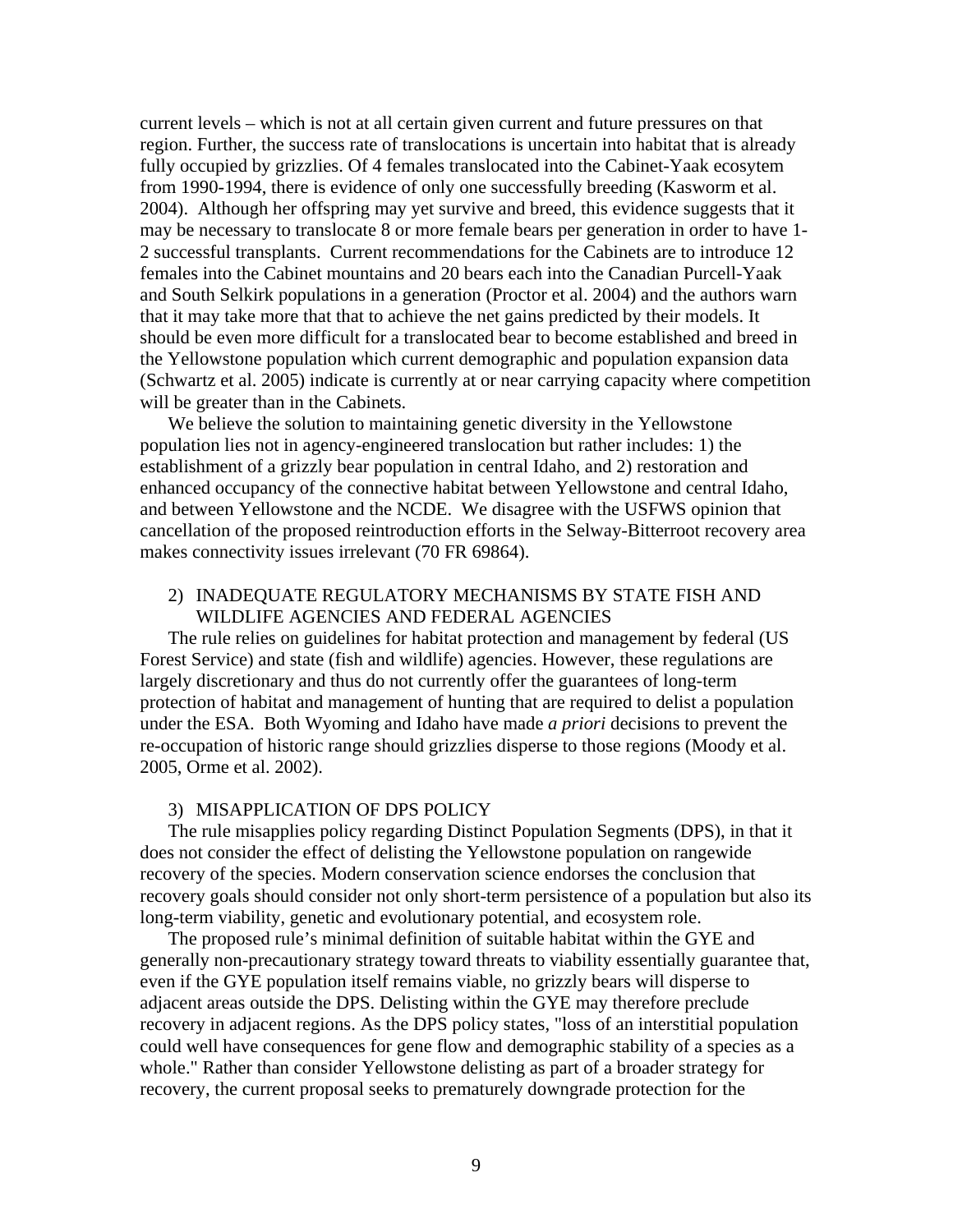population with the largest potential role in rangewide recovery. The argument that delisting will enhance rangewide recovery by redirecting resources to other recovery areas is specious, since the same political figures promoting Yellowstone delisting have blocked reintroduction of grizzly bears to central Idaho and thus would be unlikely to support effective recovery efforts outside the GYE. The proposed genetic augmentation program, will import alleles from outside the Yellowstone population thus artificially attempting to modify the genetic character of the population and demonstrating unequivocally that a Yellowstone grizzly bear DPS is not viable as a standalone entity.

### 4) INADEQUATE PROTECTION OF CRITICAL (Management Situation 1) HABITAT.

The US Forest Service would limit habitat protections for grizzly bears to the Primary Conservation Area (PCA), which encompasses about 66% of current grizzly bear range. These habitat protections are discretionary and non-binding and are thus subject to FS policy changes. Post-delisting management would effectively confine the grizzly bear population to the PCA. This area is probably inadequate to support a long-term viable population without intensive management.

Whether or not they meet standards for short-term viability, current recovery plan goals demonstrably fail to meet standards for recovery of evolutionarily-robust populations over longer time horizons. For example, Lande (1995) recommends genetically effective population sizes of greater than 5,000 (i.e., which translates to a census population of approximately 20,000 for grizzly bears; Allendorf et al. 1991) to avoid accumulation of deleterious mutations with resultant adverse effects on viability. These latter standards would require that a larger area of suitable but unoccupied habitat be reoccupied by bears, and thus are at odds with the delisting proposal's minimal definition of suitable habitat. Although the ESA pre-dates modern population viability analysis, the ESA mandate for geographically-widespread recovery also buttresses recovered populations from long-term demographic and genetic threats to viability. A population recovered to all but insignificant portions of its range would by implication be large in numbers, even for species such as grizzly bear that often occur at low densities. A metapopulation consisting of thousands to tens of thousands of grizzly bears would be much more likely to persist over centuries than would an isolated population of less than one thousand such as currently inhabits the Greater Yellowstone Ecoregion.

### 5) FAILURE TO CONSIDER SIGNIFICANT PORTION OF RANGE

Although the current population meets most of the goals set forth in the 1982 recovery plan, it does not meet current biological and legal standards for recovery. Because the ESA applies its protections to species threatened in all or a significant portion of their range, recovery plans must evaluate both viability issues (will the population persist?) and geographic representation issues (is the species still threatened in significant portions of its range?).

The governors of Montana, Idaho, and Wyoming in 2001 appointed a 15-member citizen roundtable to review the Draft Conservation Strategy for the Grizzly Bear in the Yellowstone Area" developed by the Interagency Grizzly Bear Committee. One of the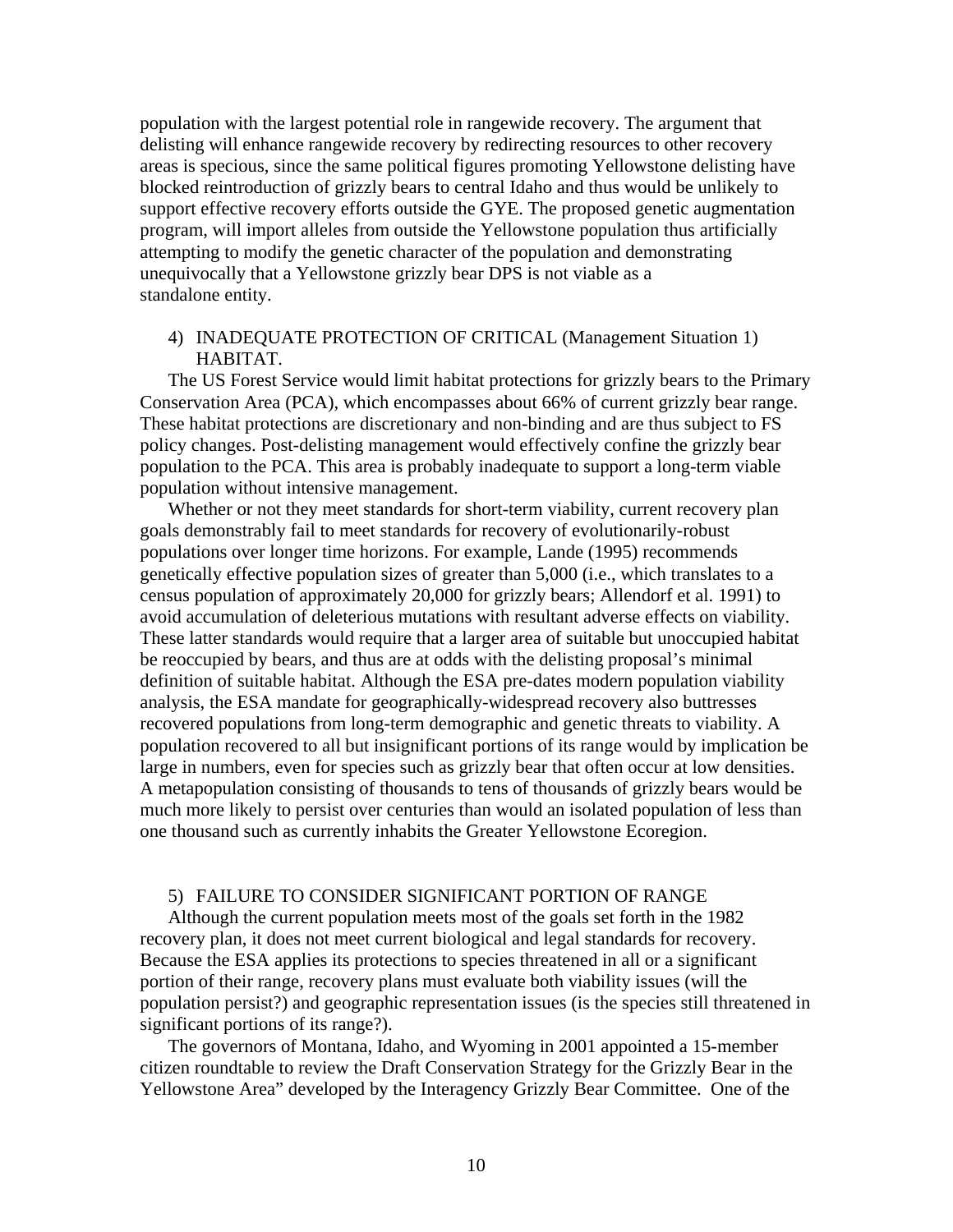recommendations of the panel, echoing the language of the Conservation Strategy, was to "support the expansion of grizzly bears beyond the PCA, into areas that are *biologically suitable and socially acceptable* (italics added). This language: 'biologically suitable and socially acceptable', was subsequently incorporated into the State grizzly bear conservation strategies of each of the States. In our reading, there is no equivalent language in the ESA: recovery criteria are entirely based upon biological criteria, and rightly so. This language, particularly the phrase "socially acceptable" has no basis in law as a recovery criterion, and we feel that it interjects a significant element of political bias into the recovery process.

The Wyoming Grizzly Bear Occupancy Management Guidelines (Moody et al 2005) state that: "Human uses, including livestock grazing, timber harvest, oil and gas development, areas of high road densities and recreational activities/developed sites create potential increases for human/grizzly bear conflicts increasing potential for bear mortalities. Areas supporting these human uses are considered socially unacceptable for grizzly bear occupancy." In effect, this phrase states that criteria other than biological recovery of the species in question can have precedence in the recovery process. In particular it means that sheep, cattle, and horses have precedence over threatened species on public lands; including designated Wilderness areas such as the Popo Agie and the Bridger Wilderness Areas. As such it violates the spirit, if not the letter, of the Wilderness Act. After Delisting, grizzly bears will not be "acceptable" south of the Snake River Canyon and Hoback River, or in the southern half of the Wind River Range south of Boulder Creek (Moody et al 2005).

# 6) FAILURE TO MEET MANDATES IN THE GRIZZLY BEAR RECOVERY PLAN: LINKAGE ASSESSMENT AND IMPLEMENTATION

Connectivity is mandated by the Grizzly Bear Recovery Plan Linkage Zone Assessment (USFWS 1993) which has never been completed for all 6 recovery zones and existing areas in Canada; much less implemented. We feel that a clear program to maintain and restore connectivity is a necessary prerequisite to delisting the Yellowstone grizzly. Without such a program it is almost certain that the population will become even more isolated.

For mammals, such as the grizzly bear, habitat connectivity is important for individual bears to meet their requirements for feeding, mating, denning and movement within and between habitat areas. At a metapopulation level, dispersal between population centers is important for population persistence (Levins 1970, Hanski and Gilpin 1997). Providing for dispersal between local populations helps ensure genetic exchange, as well as allowing for immigration and emigration in response to epidemic disease, insect outbreaks, climate change or large scale fire that might extirpate one or several local populations (Breitenmoser et al. 2001Hedrick 1996, Hedrick and Gilpin 1996). Historic evidence supports the existence of a true metapopulation structure for grizzly bears in the contiguous United States (Craighead and Vyse 1996). The GYE "…could be managed as one population center of a regional metapopulation: gene flow within the metapopulation would probably increase genetic diversity within each of the component populations (Craighead et al. 1999). Specific to the U.S. grizzly bear metapopulation, modeling work by Boyce et al. (2001) suggests that facilitating dispersal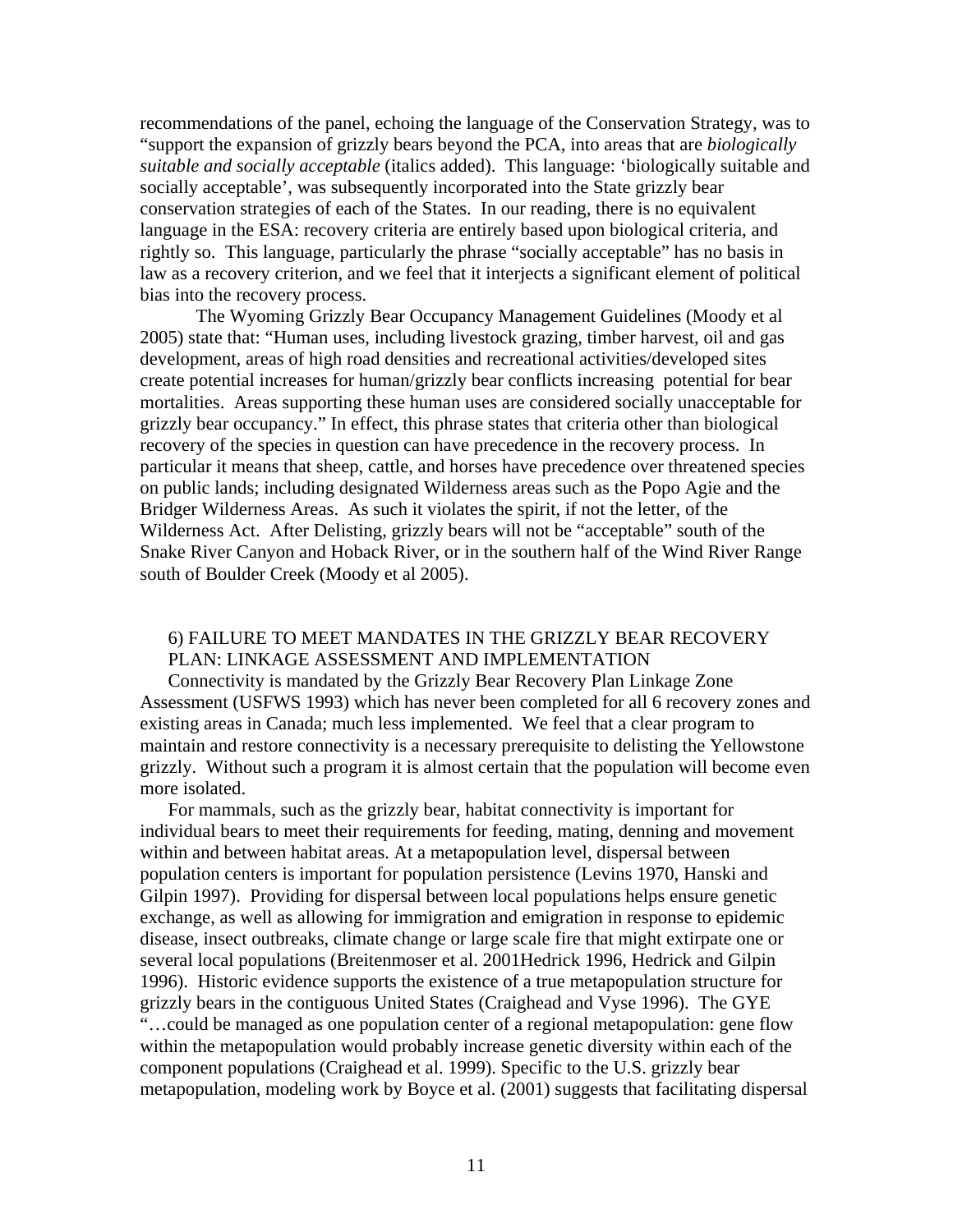between the six US subpopulations will increase the probability of bears occupying all subpopulations.

Evidence for historic grizzly bear connectivity suggests that the GYA population was connected to the west and north through the Centennials to the Selway-Bitterroots, to the Cabinet-Yaak and ultimately to Canadian populations (Mattson and Merrill 2002, Merrill 2005). Other evidence indicates historic connectivity to the NCDE through the Big Belt Mountains and alternatively through the Tobacco Root, Highland, Champion-Thunderbolt and/or Elkhorn mountains (Picton 1986, Merriam 1922). Our research supports the existence of effective connectivity habitat through these and other "stepping stones" on public lands.

Sincerely, Lance Craighead Barrie Gilbert Tom Olenicki

### LITERATURE CITED

- Allendorf, F.W., R.B. Harris, and L.H. Metzgar. 1991. Estimation of effective population size of grizzly bears by computer simulation. Pages 650-654 in E.C. Dudley, editor. The unity of evolutionary biology. Proceedings of the Fourth International Congress of Systematic and Evolutionary Biology. Dioscorides Press, Portland, OR.
- Batisse, M. 1986. Developing and focusing the biosphere reserve concept. UNESCO Nature and Resources, 22:1-10.
- Boyce, M. S., B. M. Blanchard, R. R. Knight, and C. Servheen. 2001. Population viability for grizzly bears: a critical review. International Association for Bear Research and Management, Monograph Series 4.
- Breitenmoser, U., C. Breitenmoser-Wurston, L. Carbyn, S. Funk. 2001. Assessment of carnivore reintroductions. In J. Gittleman, S. Funk, D. MacDonald, and R. Wayne (eds.) Carnivore conservation, pp. 241-281. Cambridge University Press.
- Craighead, F.L., and E. Vyse. 1996. Brown/grizzly bear metapopulations. In: D. McCullough (Ed.) Metapopulations and Wildlife Conservation Management. Island Press, Washington DC and Covelo CA. Chapter 14: pp. 325-351.
- Craighead, F.L., M. E. Gilpin, and E. R. Vyse. 1999. Genetic Considerations for Carnivore Conservation in the Greater Yellowstone Ecosystem. In Clark et al.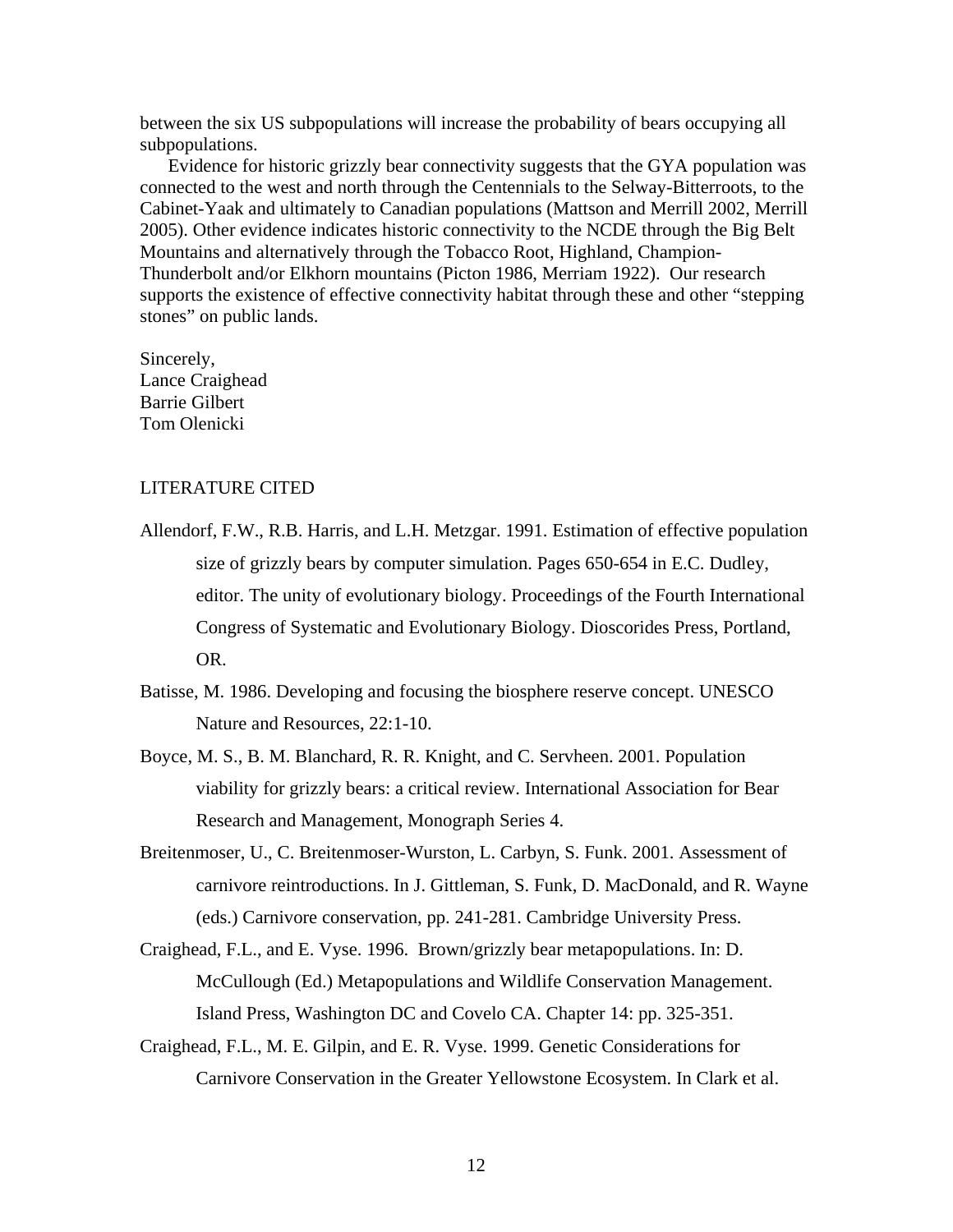(Eds) Carnivores in ecosystems: the Yellowstone experience. Yale University Press, New Haven CT. Chapter 11: pp 285-322.

- Craighead,L, M.A. Haroldson, T. Olenicki. 2006, *in prep.* Evaluation of grizzly bear habitat models forevaluation of grizzly bear habitat models for the greater yellowstone ecosystem using data from gps instrumented bears. Journal of Applied Ecology.
- Gilpin, M.E. 2006. personal communication. Editorial letter published in the Bozeman Chronicle. 23 Jan. 2006.
- Gregg, W.P., and B.A. McGean. 1985. Biosphere reserves: their history and promise. Orion, 4:40-51.
- Hanski, I. A. and M. E. Gilpin. 1997. Metapopulation biology: ecology and evolution. Toronto, Academic Press.
- Hedrick, P.W. 1996. Genetics of metapopulations: Aspects of a comprehensive prospective. In: D. McCullough (Ed.) Metapopulations and Wildlife Conservation Management. Island Press, Washington DC and Covelo CA. Chapter 3: pp. 29-51.
- Hedrick, P.W., and M.E. Gilpin. 1996. Metapopulation genetics: Effective population size. In I. Hanski and M. Gilpin, (Eds.) Metapopulation dynamics: Ecology, genetics, and evolution. Academic Press, New York. Pp. 1-29.
- Hunter M.L. et al.1988. Paleoecology and the Coarse-Filter Approach to Maintaining Biological Diversity. Cons. Biol. 2 (4): 375-385.
- Kasworm, W. F., H. Carriles, and T. G. Radandt. 2004. Cabinet-Yaak grizzly bear recovery area 2003 research and monitoring progress report. U.S. Fish and Wildlife Service, Missoula, Montana. 62 pp.

Lande, R. 1995. Mutation and conservation. Conservation Biology 9:782-791.

- Levins, R. 1970. Extinction, pp. 77-107. In Gerstenhaber (ed.), Lectures on mathematics in the life sciences, vol. 2. American Mathematical Society, Providence, RI.
- Mattson, D. J., and T. Merrill. 2002. Extirpations of grizzly bears in the contiguous United States, 1850-2000. Conservation Biology 16:1123-1136.

Merriam, C.H. 1922. Distribution of grizzly bears in U.S. Outdoor Life 50:405-406.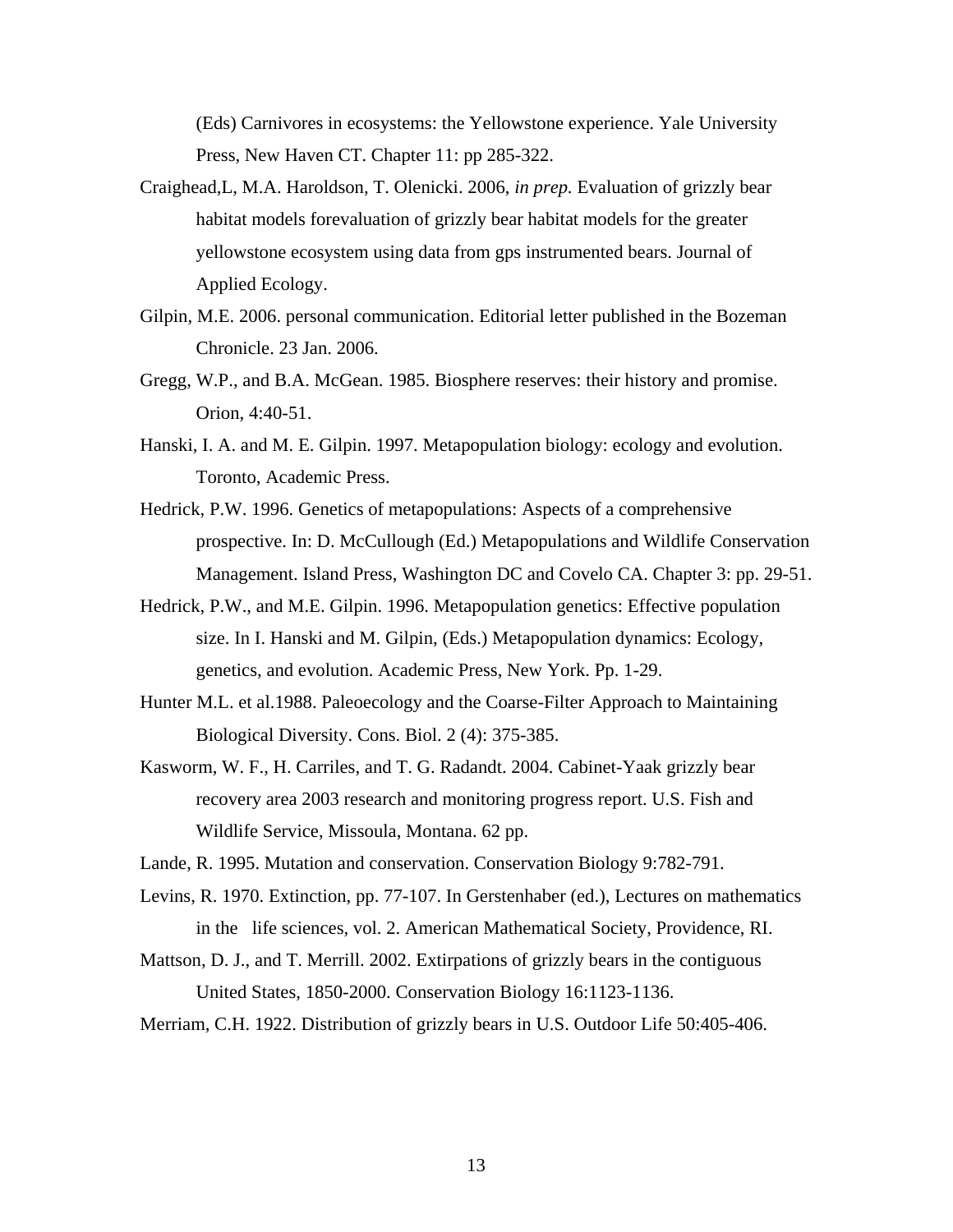- Merrill, T. 2005. Grizzly bear conservation in the Yellowstone to Yukon region. Yellowstone to Yukon Conservation Initiative, Technical Report #6, August 2005.
- Miller, C. and L. Waits. 2003. The history of effective population size and genetic diversity in the Yellowstone grizzly (Ursus arctos): implications for conservation. Proceedings of the National Academy of Science 100(7):4344-4339.
- Moody, D. S., C. R. Anderson, D. D. Bjornlie, and J. M. Emmerich. 2005. Wyoming Grizzly Bear Occupancy Management Guidelines. WGFD. Lander Wyoming. 23 pages.
- Noss R.F., and L. D. Harris. 1986. Nodes, networks and MUM's: Preserving diversity at all scales. Environmental Management 10:299-309.
- Noss, R.F. 1987. Corridors in real landscapes: A reply to Simberloff and Cox. Conservation Biology 1: 159-164.
- Noss, R.F. 2003. A Checklist for Wildlands Network Designs, Conservation Biology 17(5) :1523-1739.
- Olenicki, T., and L. Craighead. 2005a. Evaluation and application of grizzly bear habitat models for the Greater Yellowstone Ecosystem. Poster presentation at 8<sup>th</sup> Biennial Scientific Conference on the Greater Yellowstone Ecosystem. Mammoth Hot Spring, Wyoming. October 17-19 2005.
- Olenicki, T., and F.L. Craighead. 2005b. Modeling Highway Impacts Related to Grizzly Bear Core, Living, and Connectivity Habitat in ID, MT, and WY using a Two-Scale Approach. *In:* 2005 Proceedings of the International Conference on Ecology and Transportation (ICOET). Raleigh NC: Center for Transportation and the Environment, North Carolina State University, 2005.
- Orme, M., D. Christopherson, B. Ferguson, G. Jeppesen, D. Kritsky, B. Mincher, J. Peek, C. Siddoway, J. Gerber, K. Marlor, B. Robson. 2002. State of Idaho Yellowstone Grizzly Bear Management Plan, to accompany HCR 62.
- Paetkau D., L. Waits, L. Craighead, E. Vyse, R. Ward, and C. Strobeck. 1997. Variation in genetic diversity across the range of North American brown bears Conservation Biology 12:418.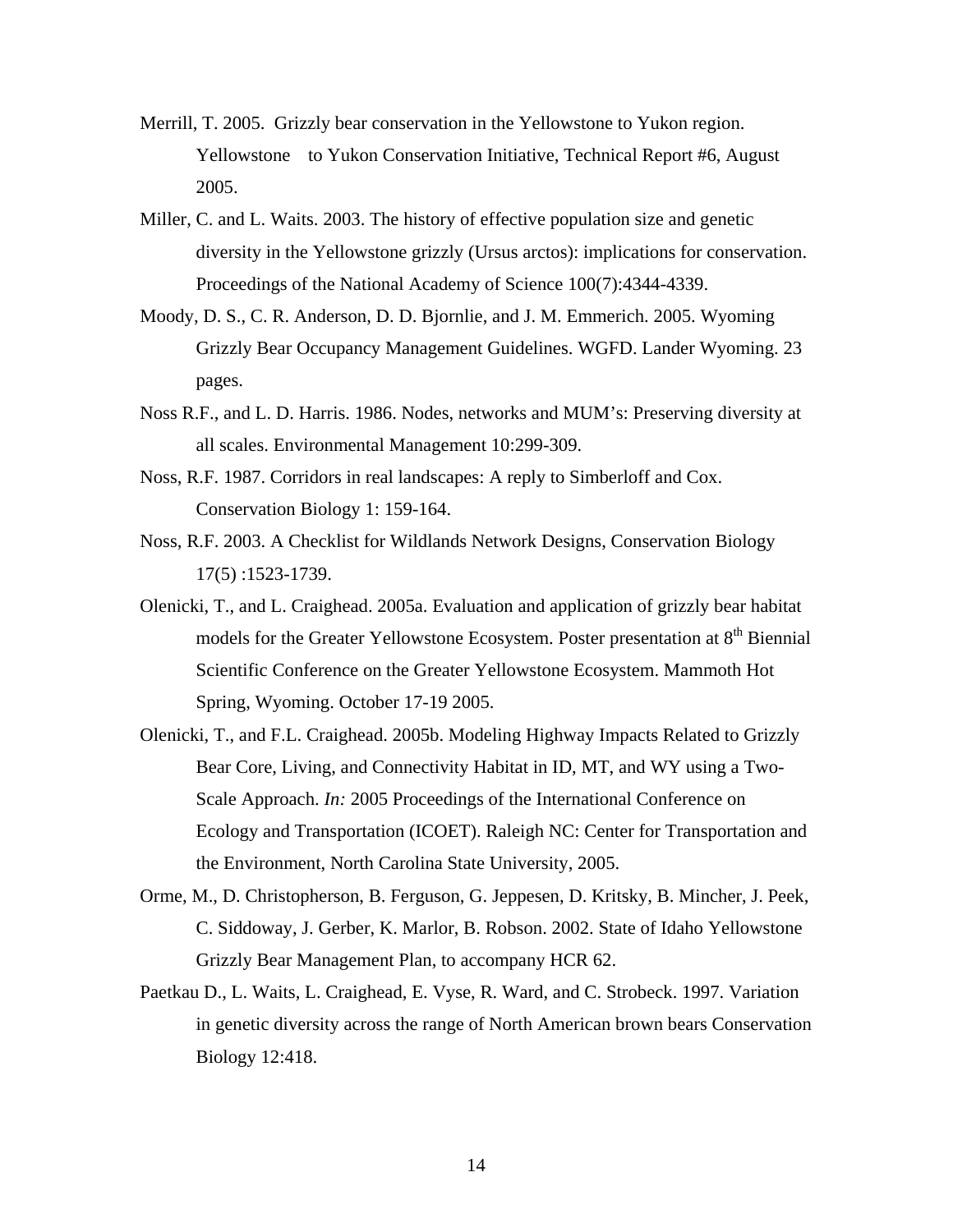- Peters R. L., and J.D.S. Darling. 1985. The greenhouse effect and nature reserves. BioScience 35: 707-717.
- Proctor, M.F., C. Servheen, S. Miller, W.F. Kasworm, and W.L. Wakkinen. 2004. A comparative analysis of management options for grizzly bear conservation in the U.S.-Canada transboundary area. Ursus 15(2):145-160.
- Proctor M., B. McLellan, D. Paetkau, C. Servheen, W. Kasworm, K. Kendall, G. Stenhouse, M. Boyce, and C. Strobeck. 2005. Delineation of sub-population boundaries due to anthropogenic fragmentation of grizzly bears in southwest canada and northwest usa using genetic analysis. Oral presentation. International Bear Association 16<sup>th</sup> annual conference. Trentino, Italy.
- Picton, H. D. 1986. A possible link between Yellowstone and Glacier grizzly bear populations. Int. Conf. Bear Res. and Mgmt. 6:7-10.
- Schwartz, C. C., M. A. Haroldson, K. A. Gunther, and D. Moody. 2002. Current distribution of grizzly bears in the Greater Yellowstone Ecosystem, 1990–2000. Ursus 13:203–212.
- Schwartz, C. C., M. A. Haroldson, and G. C. White. 2005a. Impacts of spatial and environmental heterogeneity on grizzly bear demographics in the Greater Yellowstone Ecosystem: a source-sink dynamic with management consequences. Wildlife Monographs 161:72-82.
- Schwartz, C. C., M. A. Haroldson, G. C. White, R. B. Harris, S. Cherry, K. A. Keating, D. Moody, and C. Servheen. 2005b. Temporal, spatial, and environmental influences on the demographics of grizzly bears in the Greater Yellowstone Ecosystem. Wildlife Monographs 161.
- Shafer, C.L. 1990. Nature Reserves: Island Theory and Conservation Practice. Smithsonian Institution Press. Washington and London189 pp.
- Simberloff, D., and J. Cox. 1987. Consequences and costs of conservation corridors. Conservation Biology 1:63-71.
- UNESCO. 1974. Task Force On: Criteria and Guidelines for the Choice and Establishment of Biosphere Reserves. Final Report. MAB Report Series No. 22. UNESCO, Paris.